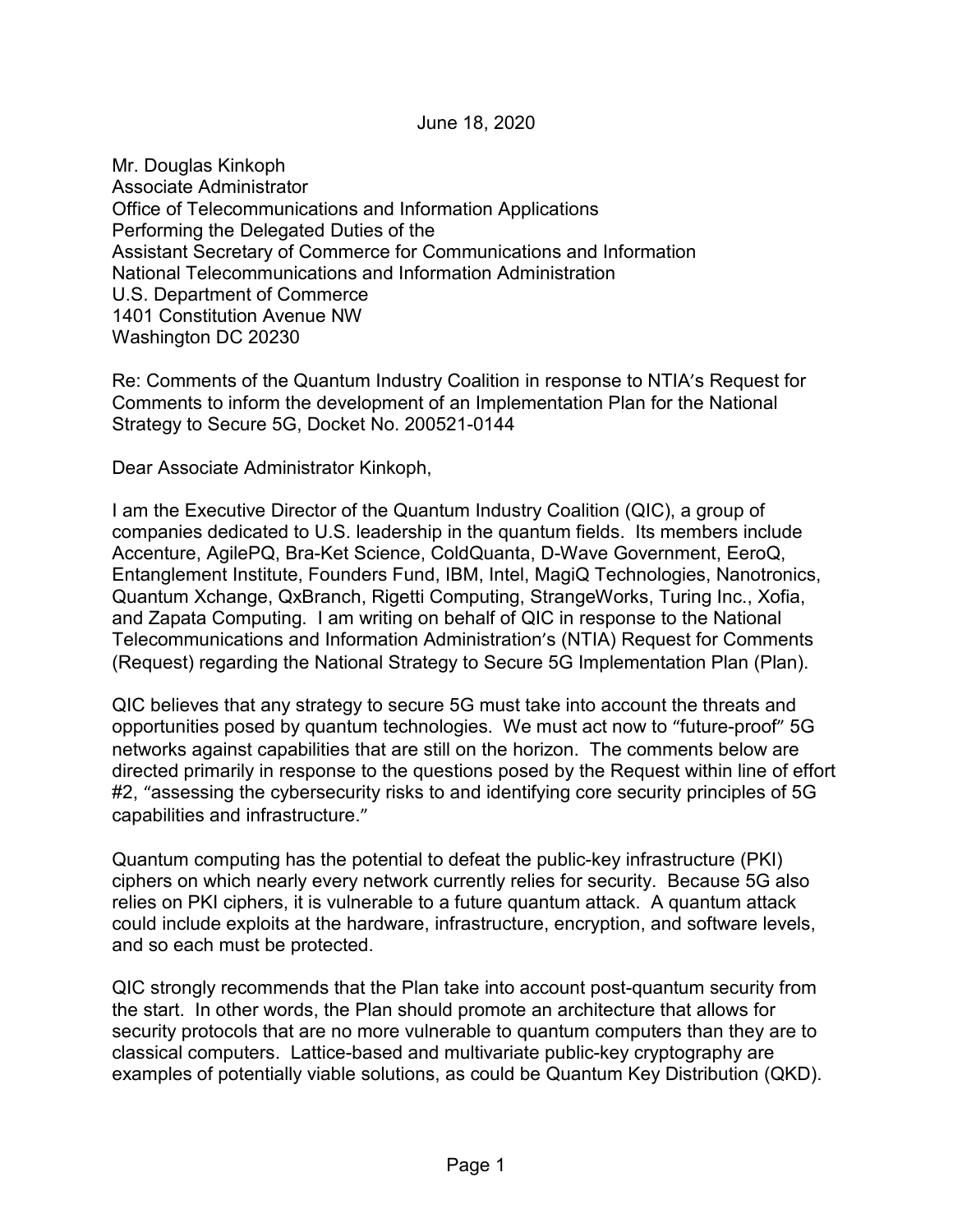Post-quantum security standards are under discussion under the purview of NIST, and QIC recommends that the Plan prioritize enabling 5G networks to switch to postquantum security after installation.

It is vital to protect 5G network backhauls from cable-sniffing and other attacks. It is important to do this immediately, even though quantum computers cannot yet defeat PKI, because attackers are already accessing encrypted data for storage and later quantum decryption.

The early stage of quantum development also underscores the importance of avoiding technology mandates in the Plan, and of refraining from picking winners and losers in the marketplace. Post-quantum security must be allowed to develop organically, and the owners and users of 5G networks should have access to the latest and best security options rather than being tied to an outdated government-required standard.

Although inter-hub backbone cabling is amenable to QKD, commercial QKD systems are currently under development for full deployment across communication networks. We suggest a strategic research and development focus on creating QKD technologies for networks like the fiber backbone for 5G to be addressed with future government funding. Proof of concept deployments of probable QKD network requirements should be conducted to see if there are recommendations that can be made to assure any hardware upgrades have a greater probability of meeting future QKD technology needs. Defense-in-depth approaches that combine Post Quantum Cryptographic algorithms with QKD should be explored in the US as they are currently in Europe and China.

Among the stakeholder-driven approaches that the U.S. Government should consider with respect to the post-quantum security aspects of 5G infrastructure are efforts currently underway through the National Institute of Standards and Technology (NIST) on post-quantum cryptography. Additionally, quantum communication technologies to be developed within National Quantum Initiative (NQI) research programs through the Department of Energy and National Science Foundation, as well as ancillary technologies to be developed through the Quantum Economic Development Consortium under the auspices of NIST, should be coordinated to address this national challenge. These NQI initiatives involve a whole-of-nation approach, involving all stakeholders, including government, industry, academia, and thought leaders like the Quantum Alliance Initiative at the Hudson Institute, as well as collaborations with friendly foreign institutions and initiatives. Key to any stakeholder process is substantial input from the private sector, where quantum technologies and post-quantum security capabilities are being developed and deployed.

Within the Government, NTIA should engage with the National Quantum Coordination Office in the Executive Office of the President, and with the Assistant Director for Quantum Science in the office of the Under Secretary of Defense for Research and Engineering.